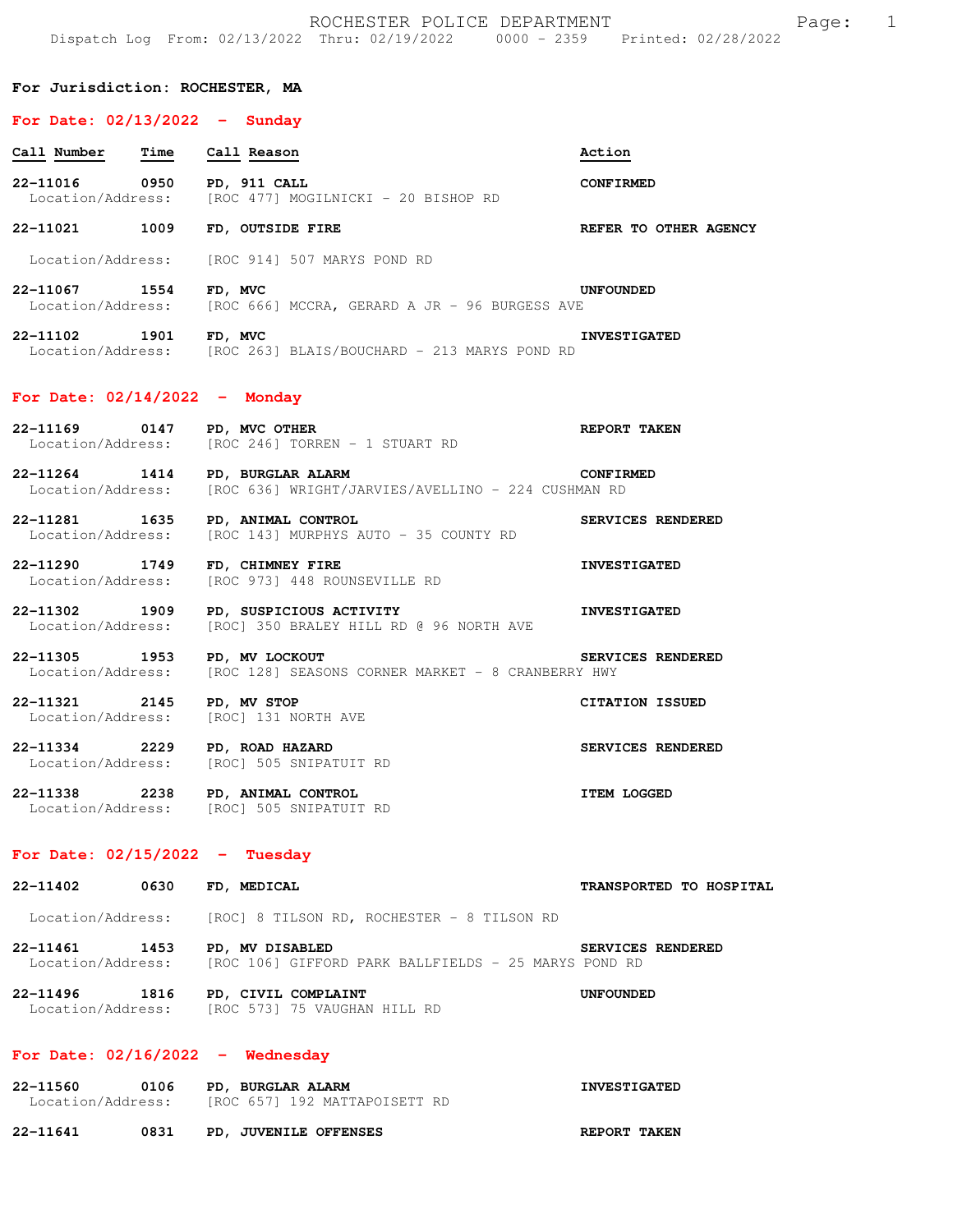|                                       | ROCHESTER POLICE DEPARTMENT<br>Dispatch Log From: 02/13/2022 Thru: 02/19/2022 0000 - 2359 Printed: 02/28/2022                                  | 2<br>Page:              |
|---------------------------------------|------------------------------------------------------------------------------------------------------------------------------------------------|-------------------------|
|                                       | Location/Address: [ROC 42] OLD COLONY REGIONAL VOCATIONAL HIGH SCHOOL - 476 NORTH AVE                                                          |                         |
|                                       | 22-11664 1017 PD, ASSIST OTHER AGENCY SERVICES RENDERED<br>Location/Address: [ROC 1] ROCHESTER POLICE STATION - 29 DEXTER LN                   |                         |
| 22-11720 1656 PD, INVESTIGATION       | Location/Address: [ROC 1] ROCHESTER POLICE STATION - 29 DEXTER LN                                                                              | <b>ITEM LOGGED</b>      |
|                                       | 22-11739 1810 PD, MV STOP<br><b>VERBAL WARNING</b><br>Location/Address: [ROC 17] ROCHESTER POST OFFICE - 603 NEW BEDFORD RD                    |                         |
| 22-11755 2106 PD, MV STOP             | Location/Address: [ROC 115] COVANTA SEMASS - 141 CRANBERRY HWY                                                                                 | <b>VERBAL WARNING</b>   |
| For Date: $02/17/2022 - Thursday$     |                                                                                                                                                |                         |
|                                       | 22-11891 0643 PD, ROAD HAZARD<br>Location/Address: [ROC] 307 CUSHMAN RD                                                                        | SERVICES RENDERED       |
|                                       | 22-11896 0702 PD, RADAR TRAFFIC PATROL CHECKS SECURE<br>Location/Address: [ROC 5871 152 NORTH AVE<br>Location/Address: [ROC 587] 152 NORTH AVE |                         |
| 22-11904 0806 FD, FIRE ALARM          | SERVICES RENDERED<br>Location/Address: [ROC 8] ROCHESTER SENIOR CENTER - 67 DEXTER LN                                                          |                         |
| 22-11916 0913 FD, MEDICAL             |                                                                                                                                                | TRANSPORTED TO HOSPITAL |
|                                       | Location/Address: [ROC 157] SUSAN - 81 SNIPATUIT RD                                                                                            |                         |
|                                       | 22-11929 1050 PD, GENERAL SERVICES NEWSPAPER SERVICES RENDERED<br>Location/Address: [ROC 115] COVANTA SEMASS - 141 CRANBERRY HWY               |                         |
| 22-11942 1206 PD, MV STOP             | Location/Address: [ROC] 71 MARYS POND RD                                                                                                       | VERBAL WARNING          |
|                                       | 22-11944 1219 PD, MV STOP<br>Location/Address: [ROC 168] MARYS POND - 476 MARYS POND RD                                                        | VERBAL WARNING          |
| 22-11946 1230 PD, MV STOP             | Location/Address: [ROC 146] CRANBERRY BOGS - 330 MARYS POND RD                                                                                 | <b>VERBAL WARNING</b>   |
| 22-11959<br>1341<br>Location/Address: | PD, MV STOP<br>[ROC] TOWN LINE - BRALEY HILL RD                                                                                                | VERBAL WARNING          |
| 22-11962 1346                         | PD, ROAD HAZARD                                                                                                                                | CANCELLED RESPONSE      |
| Vicinity of:                          | [ROC 173] NECK ROAD CAUSEWAY - 540 NECK RD                                                                                                     |                         |
| 22-11967<br>1416<br>Location/Address: | PD, ANIMAL CONTROL<br>[ROC 921] 42 BOXBERRY LN                                                                                                 | <b>INVESTIGATED</b>     |
| 22-11973<br>1433                      | FD, MEDICAL                                                                                                                                    | TRANSPORTED TO HOSPITAL |
| Location/Address:                     | [ROC] 205 NECK RD, ROCHESTER - 205 NECK RD                                                                                                     |                         |
| 22-12019<br>1819<br>Location/Address: | PD, RADAR TRAFFIC PATROL<br>[ROC 135] ZERO WASTE - 50 CRANBERRY HWY                                                                            | <b>ITEM LOGGED</b>      |
| 22-12026<br>1911<br>Location/Address: | PD, MV STOP<br>[ROC] MIDDLEBORO LINE - CRANBERRY HWY                                                                                           | <b>ARREST</b>           |
| 22-12034<br>2018<br>Location/Address: | PD, RADAR TRAFFIC PATROL<br>[ROC 135] ZERO WASTE - 50 CRANBERRY HWY                                                                            | <b>ITEM LOGGED</b>      |

## **For Date: 02/18/2022 - Friday**

| 22-12140          | 0452 | FD, OUTSIDE UTILITIES | SERVICES RENDERED |
|-------------------|------|-----------------------|-------------------|
| Location/Address: |      | [ROC] 179 CUSHMAN RD  |                   |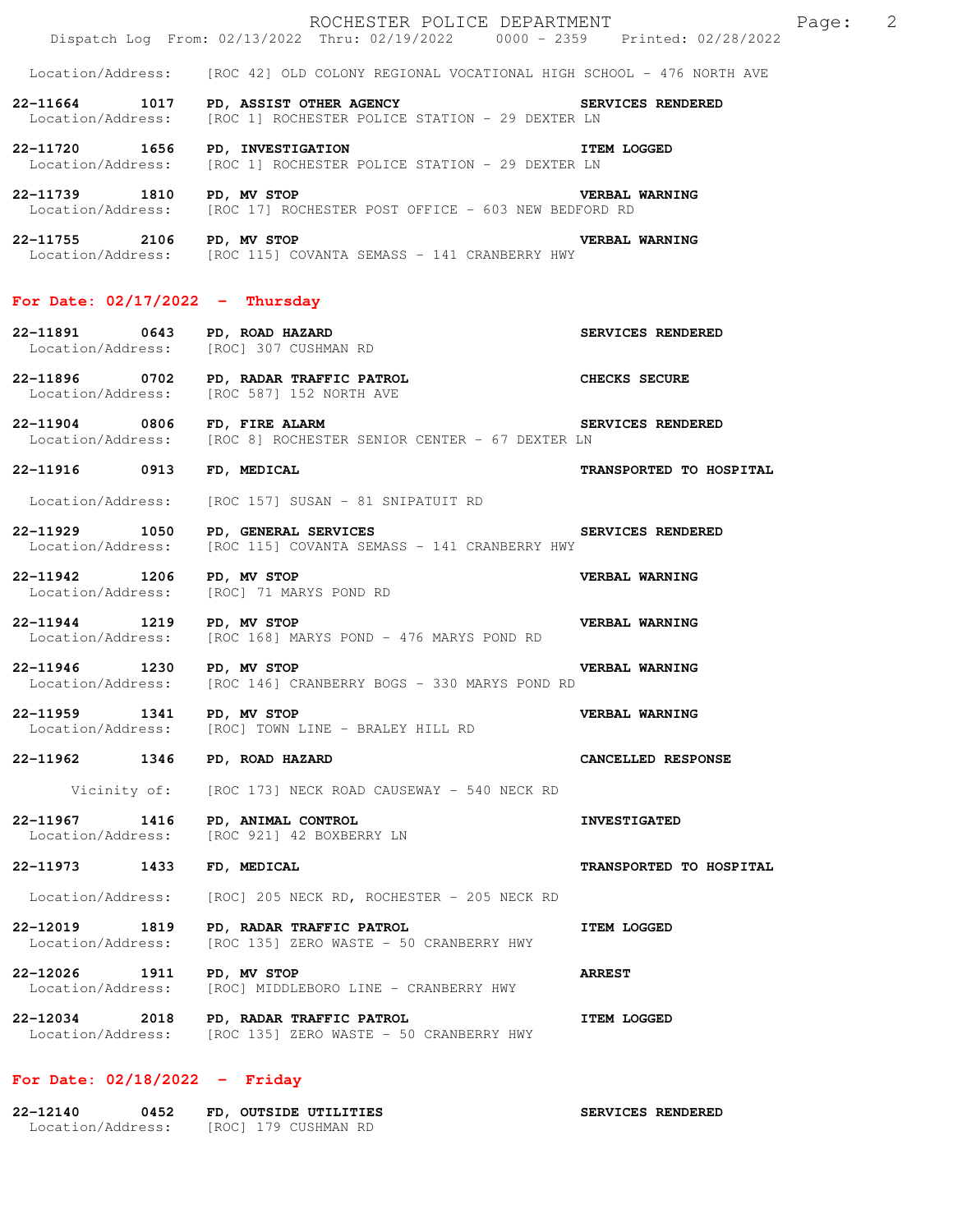| 22-12154 0533<br>Location/Address:    | FD, OUTSIDE UTILITIES<br>[ROC] 117 HIGH ST @ 263 RYDER RD                      | SERVICES RENDERED        |
|---------------------------------------|--------------------------------------------------------------------------------|--------------------------|
| 22-12160 0550<br>Location/Address:    | FD, OUTSIDE UTILITIES<br>[ROC] HARTLEY RD                                      | <b>INVESTIGATED</b>      |
| 22-12163 0601                         | FD, OUTSIDE UTILITIES                                                          | STRM, NOTIFICATIONS MADE |
| Location/Address:                     | [ROC 53] BUSSIERE - 12 CUSHMAN RD                                              |                          |
| 22-12165 0602                         | FD, OUTSIDE UTILITIES                                                          | STRM, NOTIFICATIONS MADE |
| Location/Address:                     | [ROC] 19 WALNUT PLAIN RD                                                       |                          |
| 22-12164 0603                         | PD, ROAD HAZARD                                                                | STRM, NOTIFICATIONS MADE |
| Location/Address:                     | [ROC] 1 NOBLE RD @ 185 MENDELL RD                                              |                          |
| 22-12168 0610                         | FD, OUTSIDE UTILITIES                                                          | STRM, NOTIFICATIONS MADE |
| Location/Address:                     | [ROC 787] 332 MENDELL RD                                                       |                          |
| 0633<br>22-12185<br>Location/Address: | PD, ROAD HAZARD<br>[ROC] 220 NECK RD @ 1 BURGESS AVE                           | <b>ITEM LOGGED</b>       |
| 22-12187 0635                         | FD, OUTSIDE UTILITIES                                                          | STRM, NOTIFICATIONS MADE |
| Location/Address:                     | [ROC 528] 192 NECK RD                                                          |                          |
| 22-12188 0638                         | FD, OUTSIDE UTILITIES                                                          | STRM, NOTIFICATIONS MADE |
| Location/Address:                     | [ROC] 468 HIGH ST                                                              |                          |
| 0701<br>22-12194<br>Location/Address: | PD, ROAD HAZARD<br>[ROC 505] 190 CLAPP RD @ 40 DEERFIELD TER                   | SERVICES RENDERED        |
| 22-12196 0703<br>Location/Address:    | PD, ROAD HAZARD<br>[ROC] 1000 WALNUT PLAIN RD                                  | HAZARD REMOVED           |
| 22-12198 0708                         | PD, ROAD HAZARD                                                                | STRM, NOTIFICATIONS MADE |
|                                       | Location/Address: [ROC 521] 409 NORTH AVE                                      |                          |
| 22-12200 0715                         | FD, OUTSIDE UTILITIES                                                          | CANCELLED RESPONSE       |
|                                       | Location/Address: [ROC 521] 409 NORTH AVE                                      |                          |
| 22-12203 0718<br>Location/Address:    | FD, OUTSIDE UTILITIES<br>[ROC] CLAPP RD                                        | SERVICES RENDERED        |
| 22-12206 0721                         | FD, MVC<br>Vicinity of: [ROC] 403 NEW BEDFORD RD                               | SERVICES RENDERED        |
| 22-12209 0724<br>Location/Address:    | <b>PD, ROAD HAZARD</b><br>[ROC] 702 SNIPATUIT RD                               | SERVICES RENDERED        |
| 22-12211 0731<br>Location/Address:    | FD, OUTSIDE UTILITIES<br>[ROC] 236 HIGH ST                                     | <b>INVESTIGATED</b>      |
| 22-12212 0735                         | FD, OUTSIDE UTILITIES                                                          | CANCELLED RESPONSE       |
| Location/Address:                     | [ROC] 140 HARTLEY RD                                                           |                          |
| 22-12216 0752<br>Location/Address:    | FD, OUTSIDE UTILITIES<br>[ROC] 120 NORTH AVE                                   | SERVICES RENDERED        |
| 22-12220 0802                         | FD, OUTSIDE UTILITIES<br>Location/Address: [ROC 297] ARCHER - 714 SNIPATUIT RD | <b>INVESTIGATED</b>      |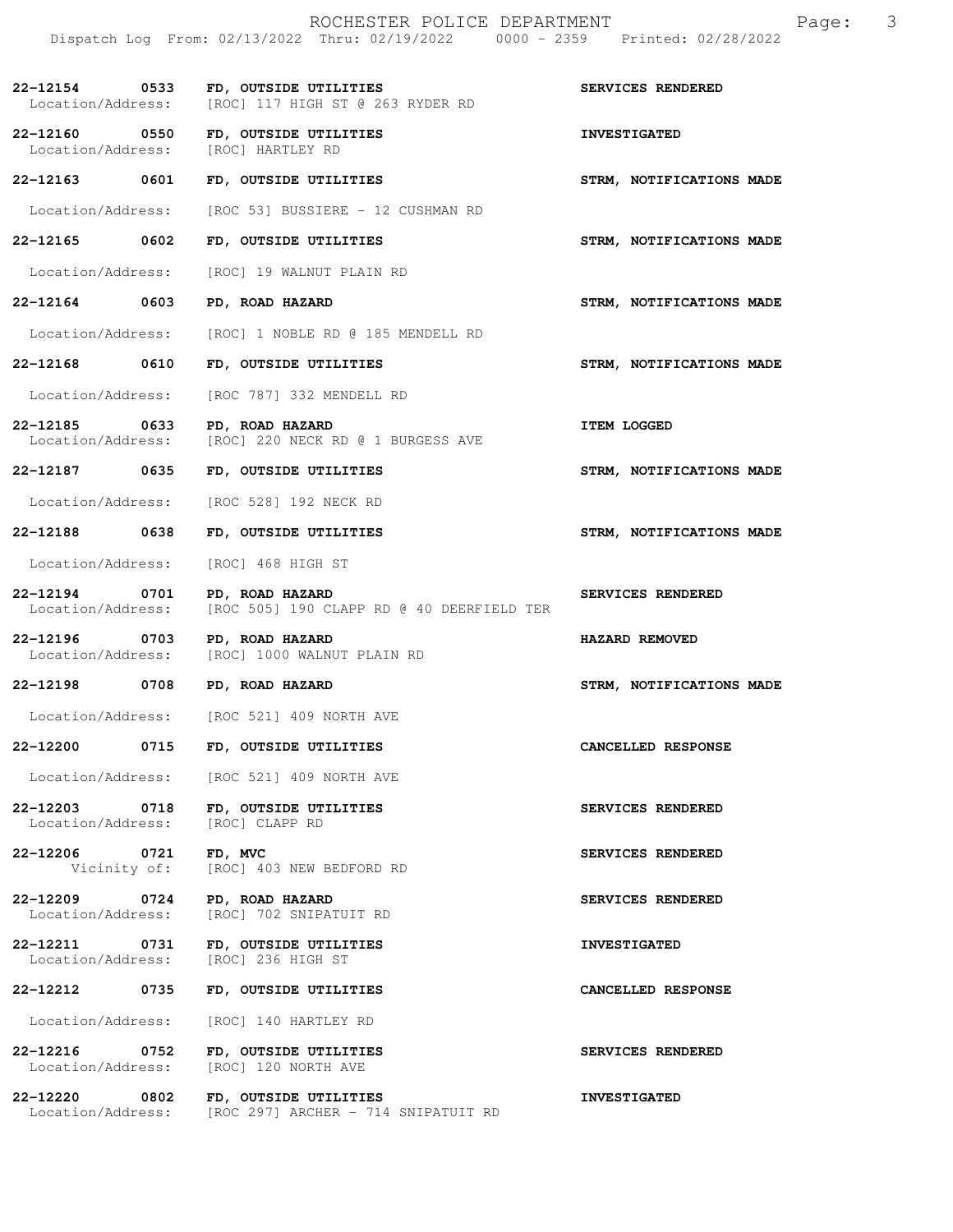**22-12225 0809 FD, OUTSIDE INVESTIGATION INVESTIGATED**  Location/Address: [ROC 862] 478 HIGH ST **22-12231 0828 FD, OUTSIDE UTILITIES ITEM LOGGED** 

Location/Address: [ROC] 435 WALNUT PLAIN RD

**22-12232 0830 FD, OUTSIDE UTILITIES 100810 FD, OUTSIDE UTILITIES**<br>Location/Address: [ROC 643] PITTS - 74 SNOWS POND RD [ROC 643] PITTS - 74 SNOWS POND RD

**22-12241 0911 FD, INSIDE INVESTIGATION INVESTIGATED**  Location/Address: [ROC] 771 SNIPATUIT RD

**22-12261 1043 FD, OUTSIDE UTILITIES INVESTIGATED**  Location/Address: [ROC] 140 HARTLEY RD

**22-12274 1206 PD, BURGLAR ALARM CHECKS SECURE**  Location/Address: [ROC] 231 HIGH ST

**22-12299 1418 PD, RADAR TRAFFIC PATROL SERVICES RENDERED**   $[ROC 216] BOAT RAMP - 515 NECK RD$ 

**22-12325 1632 PD, LOST/RECOVERED PROPERTY ITEM LOGGED** Location/Address: [ROC] NEW BEDFORD RD [ROC] NEW BEDFORD RD

**22-12328 1700 PD, ROAD HAZARD SERVICES RENDERED**  Location/Address: [ROC 396] LABONTE - 1 BENNETT RD

**22-12369 2022 PD, MV STOP VERBAL WARNING**  Location/Address: [ROC] 180 WALNUT PLAIN RD @ 165 CLAPP RD

**22-12370 2031 PD, MV STOP VERBAL WARNING**  Location/Address: [ROC 106] GIFFORD PARK BALLFIELDS - 25 MARYS POND RD

**22-12372 2041 FD, MEDICAL SERVICES RENDERED**  Location/Address: [ROC 157] SUSAN - 81 SNIPATUIT RD

**22-12394 2222 PD, MV STOP VERBAL WARNING**  Location/Address: [ROC] 712 MARYS POND RD @ 75 COUNTY RD

## **For Date: 02/19/2022 - Saturday**

**22-12423 0033 PD, MV STOP CONSET AND READ TIEM LOGGED**<br>Location/Address: [ROC] 365 NORTH AVE @ 1 BENNETT RD [ROC] 365 NORTH AVE @ 1 BENNETT RD

**22-12424 0039 PD, MV STOP VERBAL WARNING**  Location/Address: [ROC] 432 NORTH AVE @ 20 BENSON RD

**22-12437 0056 FD, MEDICAL SERVICES RENDERED**  Location/Address: [ROC 157] SUSAN - 81 SNIPATUIT RD

**22-12445 0107 PD, MV STOP WRITTEN WARNING**  Location/Address: [ROC] 541 COUNTY RD @ 1 KINGS HWY

**22-12454 0122 PD, MV STOP VERBAL WARNING**  Location/Address: [ROC] 100 NECK RD

**22-12468 0150 PD, MV STOP VERBAL WARNING**  Location/Address: [ROC] 290 MATTAPOISETT RD @ 350 NEW BEDFORD RD

**22-12496 0523 FD, MEDICAL SERVICES NOT REQUIRED** 

Location/Address: [ROC 157] SUSAN - 81 SNIPATUIT RD

**22-12509 0759 PD, ANIMAL CONTROL INVESTIGATED**  Location/Address: [ROC] 9 MATTAPOISETT RD @ 112 WOLF ISLAND RD

**22-12550 1335 PD, GENERAL SERVICES TRANSPORT/ESCORT COMPLETE** 

Location/Address: [ROC 397] DUVAL - 188 BRALEY HILL RD